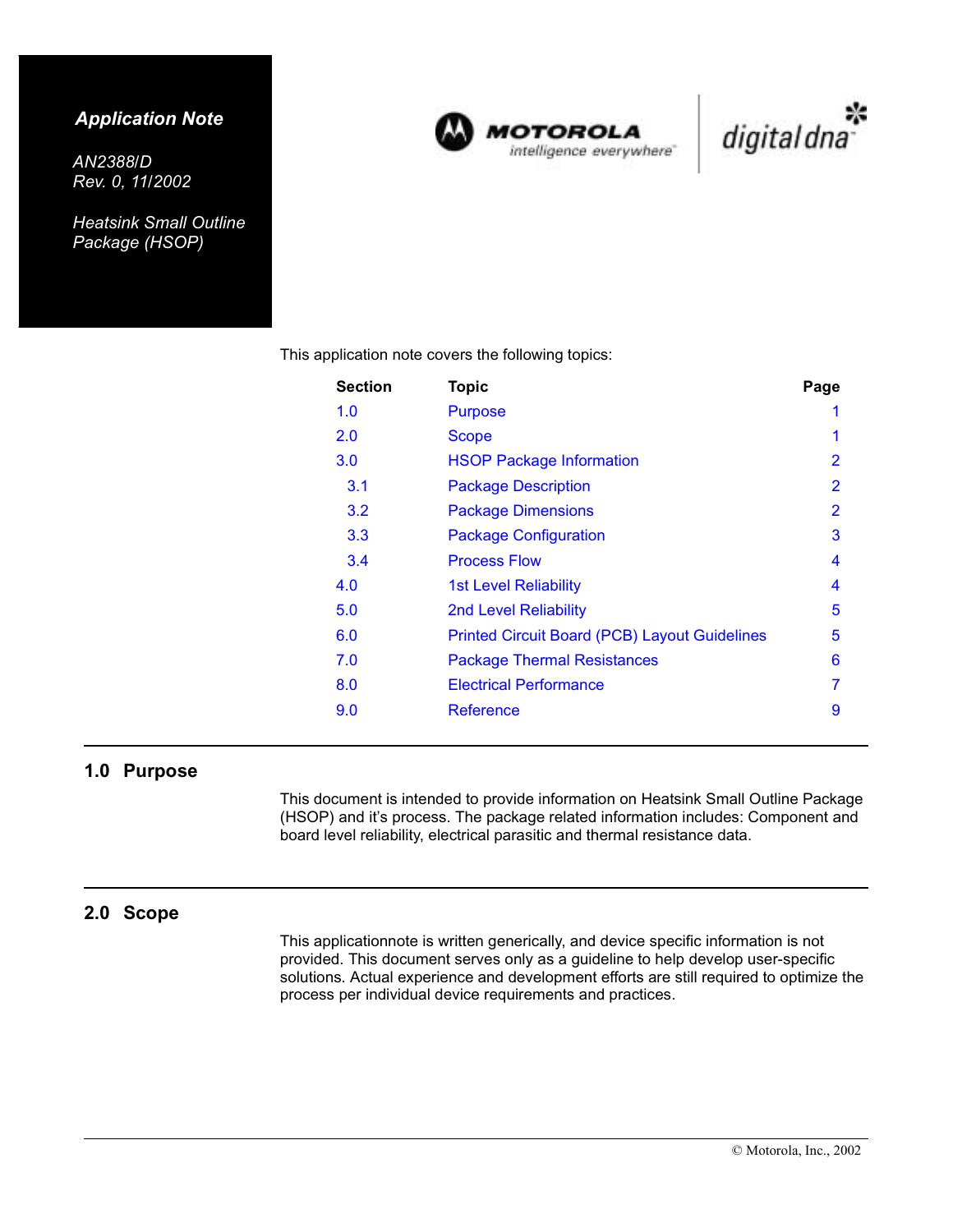# <span id="page-1-0"></span>**3.0 HSOP Package Information**



**Figure 1. HSOP Package Family**

#### <span id="page-1-3"></span><span id="page-1-1"></span>**3.1 Package Description**

HSOP is a surface mount package with "gull wing" lead form (See [Figure 1.\)](#page-1-3). This package has a mechanically attached thick Copper (Cu) heat slug to improve the thermal performance. The exposed heat slug provides a direct path for heat conduction away from an IC and into a solder attached Printed Circuit Board (PCB).

#### <span id="page-1-2"></span>**3.2 Package Dimensions**

Three HSOP packages are available, all with the same body size of 15.90mm (L) x 11.00mm (W) but with different lead counts and pitch. There are 20ld, 30ld and 44ld HSOP packages with lead pitch of 1.27mm, 0.80mm, and 0.65mm, respectively. A few nominal dimensions for all three HSOP packages are provided in [Figure 2.](#page-2-1) and [Table 1.](#page-2-2)

Motorola's HSOP package is a non-JEDEC package. The exposed pad region, referenced as dimensions E3 and D1 in [Figure 2.](#page-2-1), was widened for better thermal resistance performance compared to the JEDEC MO-166 package [See reference [\(1.\)](#page-8-1)].

The bottom side of the 20ld HSOP is slightly different than the 30 and 44ld HSOP packages. The corners of the exposed pad region are not chamfered on the 20ld HSOP package.

Motorola also carries the 36ld HSOP package. This lead count is considered custom and therefore, will not be covered in this document. Please contact the Product Package Engineer for additional information on the 36ld HSOP package.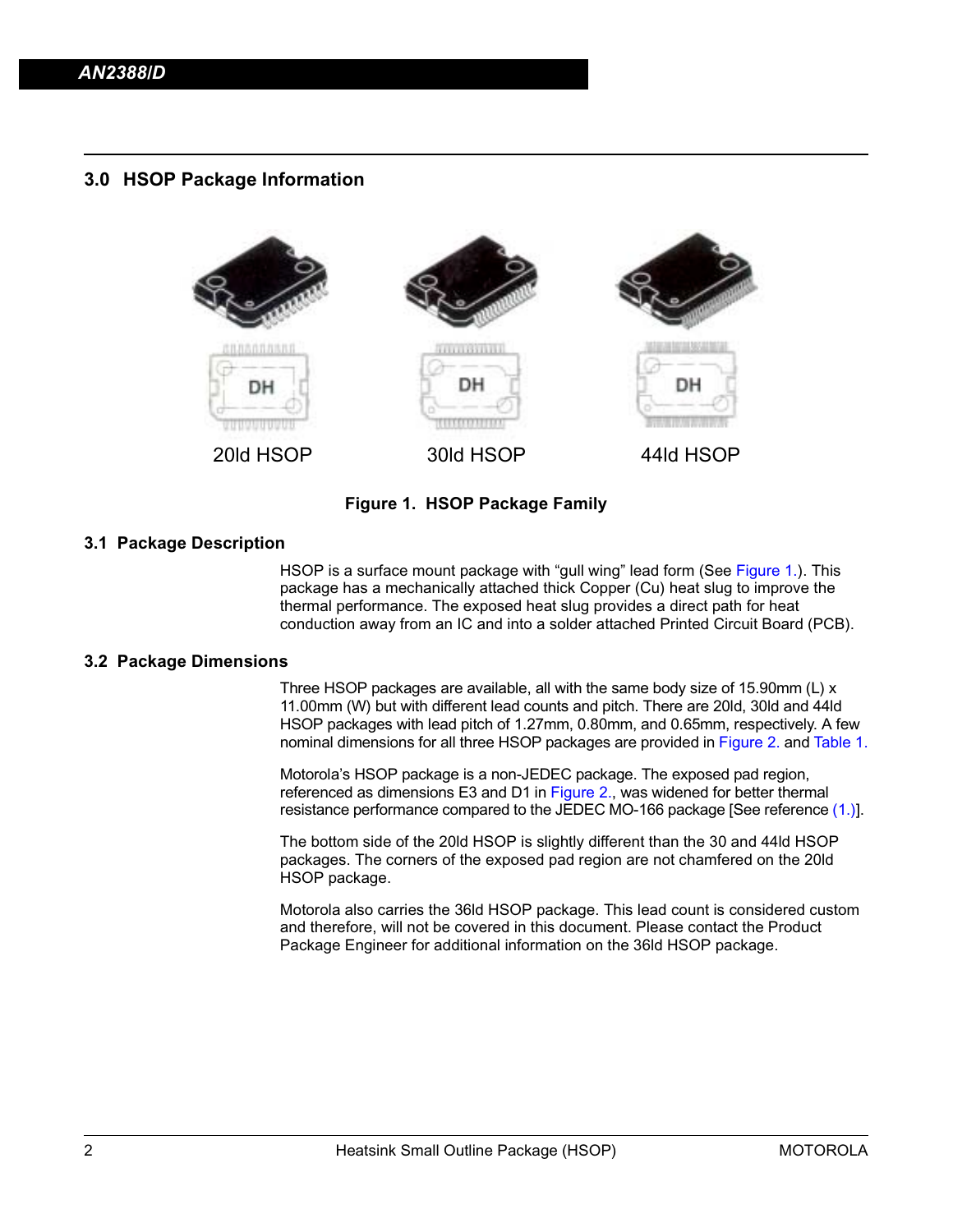

**Figure 2. 30ld HSOP Case Outline Drawing**

<span id="page-2-2"></span><span id="page-2-1"></span>

| <b>Dimension</b> | 20ld HSOP | 30ld HSOP | 44ld HSOP |  |
|------------------|-----------|-----------|-----------|--|
| A                | 3.20      | 3.20      | 3.20      |  |
| A2               | 3.00      | 3.00      | 3.00      |  |
| b                | 0.46      | 0.41      | 0.29      |  |
| C.               | 0.28      | 0.28      | 0.28      |  |
| D                | 15.90     | 15.90     | 15.90     |  |
| D <sub>1</sub>   | 12.15     | 12.15     | 12.15     |  |
| e                | 1.27      | 0.80      | 0.65      |  |
| Е                | 14.20     | 14.20     | 14.20     |  |
| E1               | 11.00     | 11.00     | 11.00     |  |
| E <sub>3</sub>   | 6.80      | 6.85      | 6.85      |  |
| L                | 0.97      | 0.97      | 0.97      |  |
| A                | 3.20      | 3.20      | 3.20      |  |

**Table 1. Nominal Package Dimensions (in mm)**

# <span id="page-2-0"></span>**3.3 Package Configuration**

The HSOP package is able to accommodate both single and multiple die. The single die configuration utilizes the multi-strand leadframe, whereas the multi-die configuration is currently limited to the single-strand leadframe. The multi-die leadframe is more cost effective.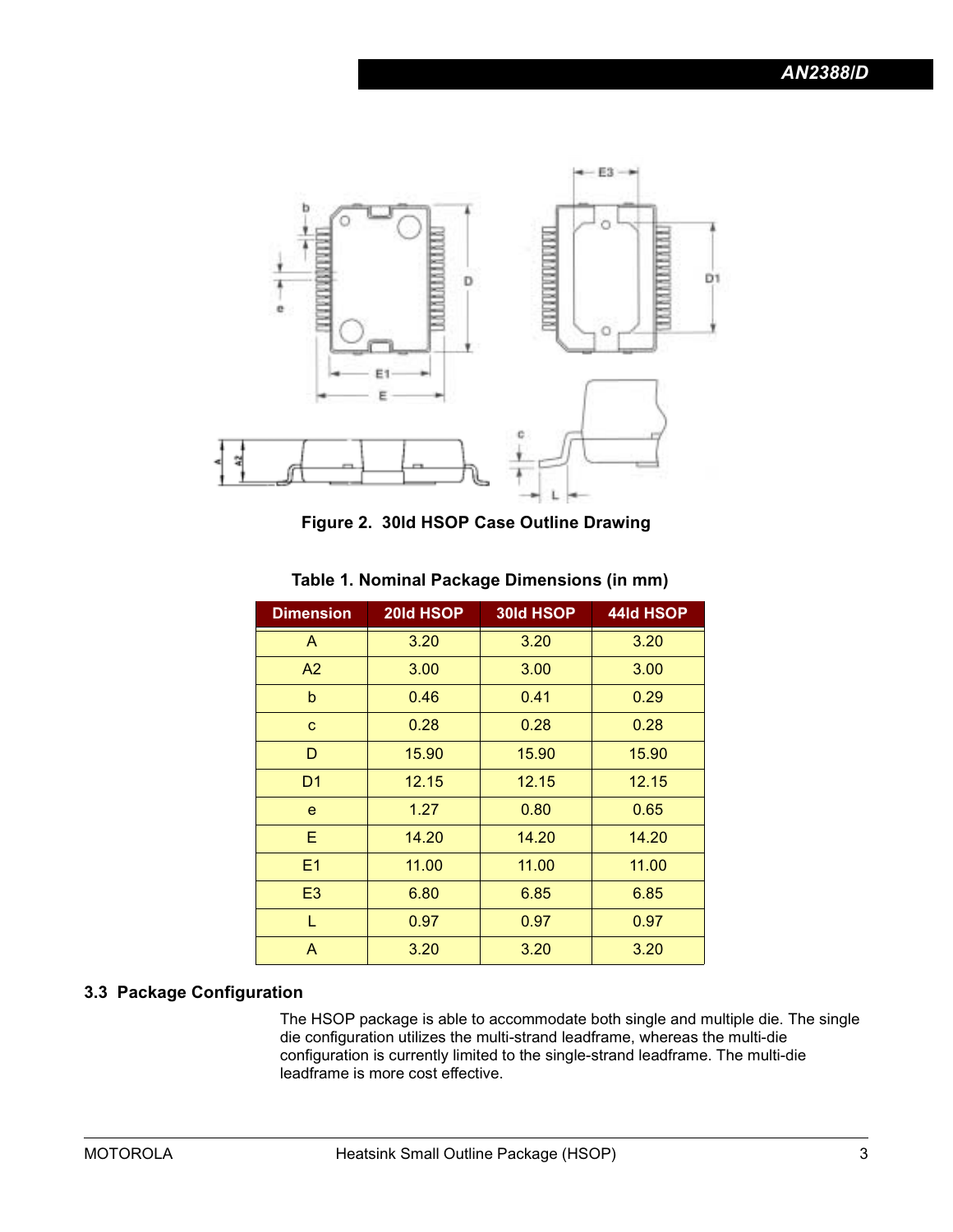The current single-strand leadframe is NiPd with Ag spot plating on the heat slug with Au and larger diameter Al wires. The multi-strand leadframe is also NiPd preplated, but with bare Cu (with no Ag splot plating) heat slug and uses 2mil Cu wire. See [Figure 3.](#page-3-2) to view a cross section of the HSOP package. Both solder and epoxy can be used for the die attach material.

#### <span id="page-3-0"></span>**3.4 Process Flow**





**Figure 3. Cross section of HSOP Package**

<span id="page-3-2"></span>

**Figure 4. HSOP Process Flow Map**

#### <span id="page-3-3"></span><span id="page-3-1"></span>**4.0 1st Level Reliability**

All of the HSOP packages are rated at Moisture Sensitivity Level (MSL)1 @ 220°C. The three packages were internally qualified using JEDEC standard, JEDEC-STD-020. These units were preconditioned to level 1 and passed the following tests: a) Temperature/Humidity/Bias (THB) of 85°C with 85% RH for 96 hours and b) temperature cycled at -55°C to 125°C range for 1000 cycles. The packages also passed the high temperature storage of 150°C for 1000 hours.

The 20ld HSOP package has been qualified at MSL3 @ 240°C, but qualification at this level will be considered in a case-by-case basis.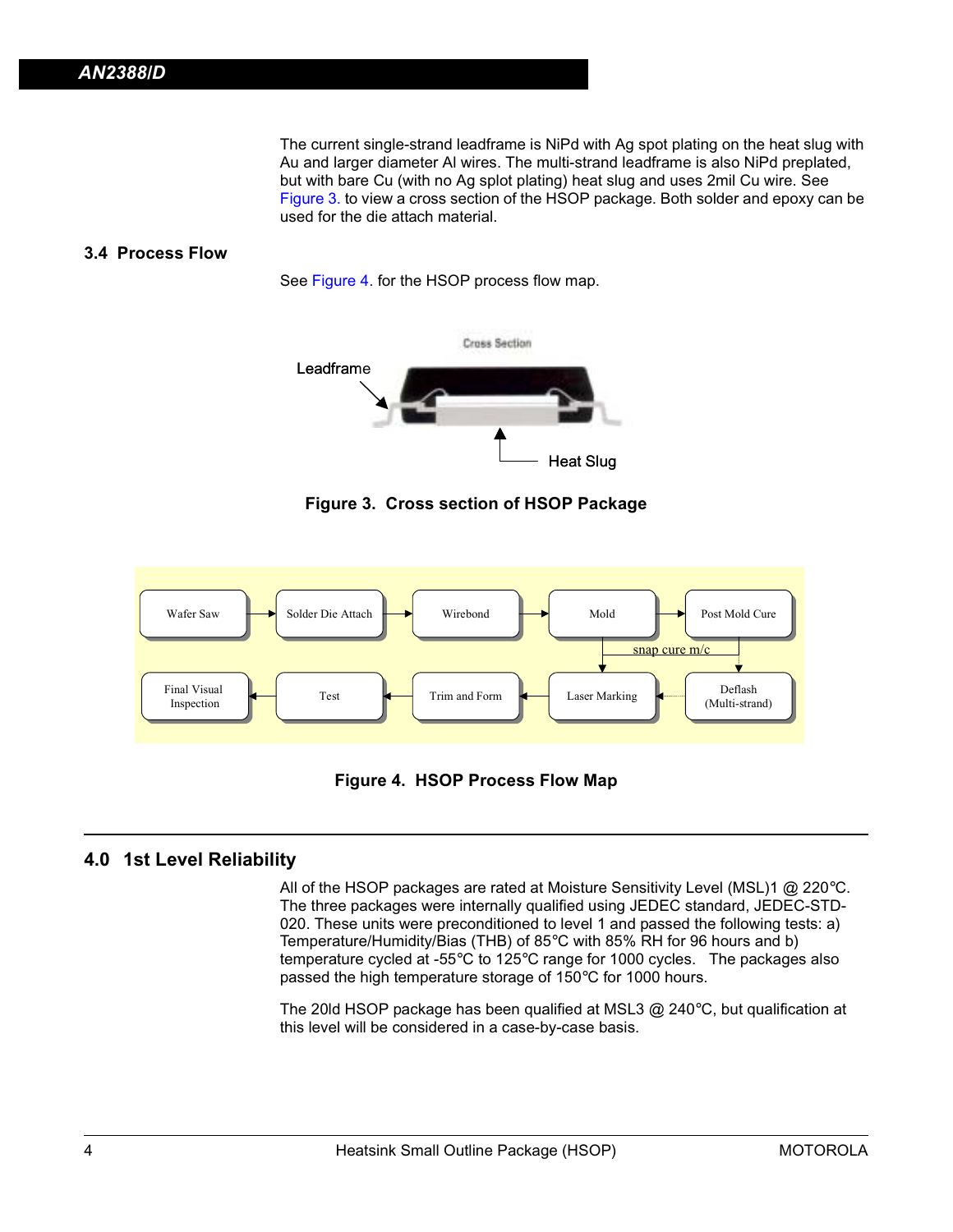### <span id="page-4-0"></span>**5.0 2nd Level Reliability**

The 2nd level reliability is board level reliability expressed in terms of solder joint life. In almost all cases, customers are interested in knowing the Time to First Failure (TFF) and Mean Time to Failure (MTTF). The HSOP package, like all leaded package, has a high 2nd level reliability. The 30ld HSOP at temperature range of –40 to 125°C has a TTF value of approximately 15,000 cycles and MTTF of approximately 20,000 cycles. The Weibull plot of 30ld HSOP is provided in [Figure 5.](#page-4-2) The temperature cycle for the same package at a temperature range of 0 to 100°C was stopped after no failures at 45499 cycles. The board level reliability study hasn't been performed on the 20ld and 44ld HSOP packages but similar results are expected.



**Figure 5. Weibull Plot of 30ld HSOP**

# <span id="page-4-2"></span><span id="page-4-1"></span>**6.0 Printed Circuit Board (PCB) Layout Guidelines**

The leaded surface mount packages have been widely used in the industry for some time. The assembly sites should already have internal guidelines on PCB pad dimensions. This section will only reference the pad dimensions used to obtain the board level reliability (Section [5.0 2nd Level Reliability](#page-4-0)) for the 30ld HSOP package. Note that the lead widths are different between the 20ld, 30ld and the 44ld HSOP packages. The PCB pad dimensions would need to be adjusted appropriately to avoid solder shorts. The lead pad dimension for the 30ld HSOP was 0.5mm (w) x 2.0mm (l). The dimensions for the exposed pad region are provided in [Figure 6.](#page-5-1) This exposed pad region can remain the same for all three HSOP packages.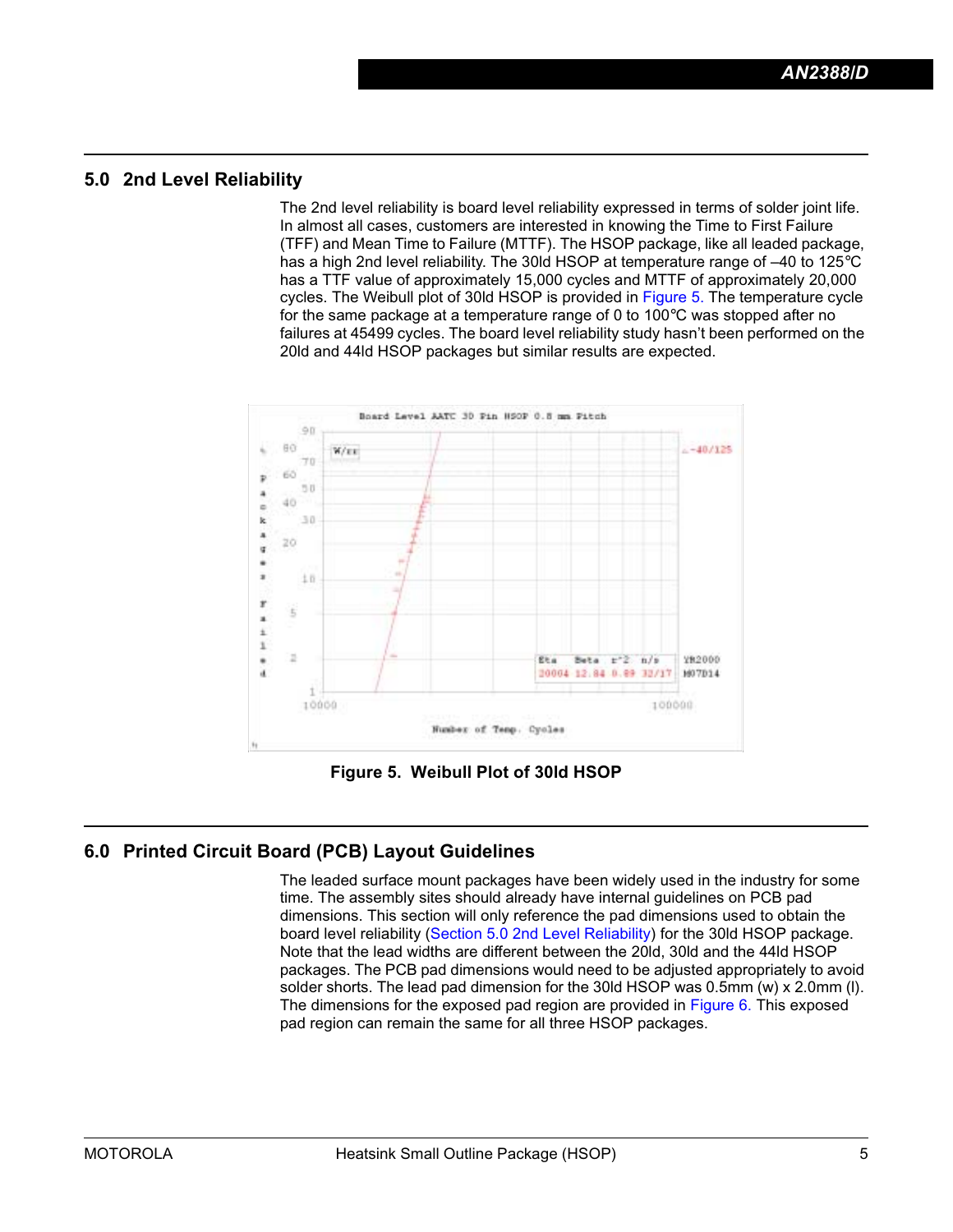

**Figure 6. 30ld HSOP Exposed Pad Dimensions**

### <span id="page-5-1"></span><span id="page-5-0"></span>**7.0 Package Thermal Resistances**

The thermal performance of the HSOP package is characterized using two thermal board types and three boundary conditions. Junction-to-ambient thermal resistance (Theta-JA or  $R_{\theta,IA}$  per JEDEC JESD51-2 [5]) is a one-dimensional value that measures the conduction of heat from the junction (hottest temperature on die) to the environment near the package. The heat that is generated on the die surface reaches the immediate environment along two paths: (1) convection and radiation off the exposed surface of the package and (2) conduction into and through the test board followed by convection and radiation off the exposed board surfaces.  $R_{\theta JA}$  measures the thermal performance of the package in a low conductivity test board (single signal layer – 1s) in a natural convection environment. The 1s test board is designed per JEDEC JESD51-3 [6] and JEDEC JESD51-5 [7]. Another thermal resistance that is commonly reported is Theta-JMA or  $R_{\theta JMA}$  on a board with two signal layers and two internal planes (2s2p). The 2s2p test board is designed per JEDEC JESD51-5 [7] and JEDEC JESD51-7 [8].  $R_{\theta JA}$  and  $R_{\theta JMA}$  help bound the thermal performance of the HSOP package in a customer's application.  $R_{\theta JA}$  helps estimate the thermal performance of the HSOP package when it is mounted in two distinct configurations: (1) a board with no internal thermal planes (i.e. low conductivity board) or (2) when a multi-layer board is tightly populated with similar components.  $R_{\theta JMA}$  provides the thermal performance of the HSOP when there are no nearby components dissipating significant amounts of heat on a multi-layer board. Junction-to-board thermal resistance (Theta-JB or  $R_{\theta$ JB per JEDEC EIA/JESD51-8 [9]) is also provided for the HSOP package.  $R_{\theta$ JB measures the horizontal spreading of heat between the junction and the board. The board temperature is taken near the board surface on one of the package center leads. Another thermal resistance that is provided is junction-to-case thermal resistance (Theta-JC or  $R_{\theta JC}$ ). The case is defined at the exposed pad surface.  $R_{\theta JC}$  can be used to estimate the thermal performance of the HSOP package when the board is adhered to a metal housing or heat sink and a complete thermal analysis is done. These thermal resistances help bound the thermal problem under distinct environments.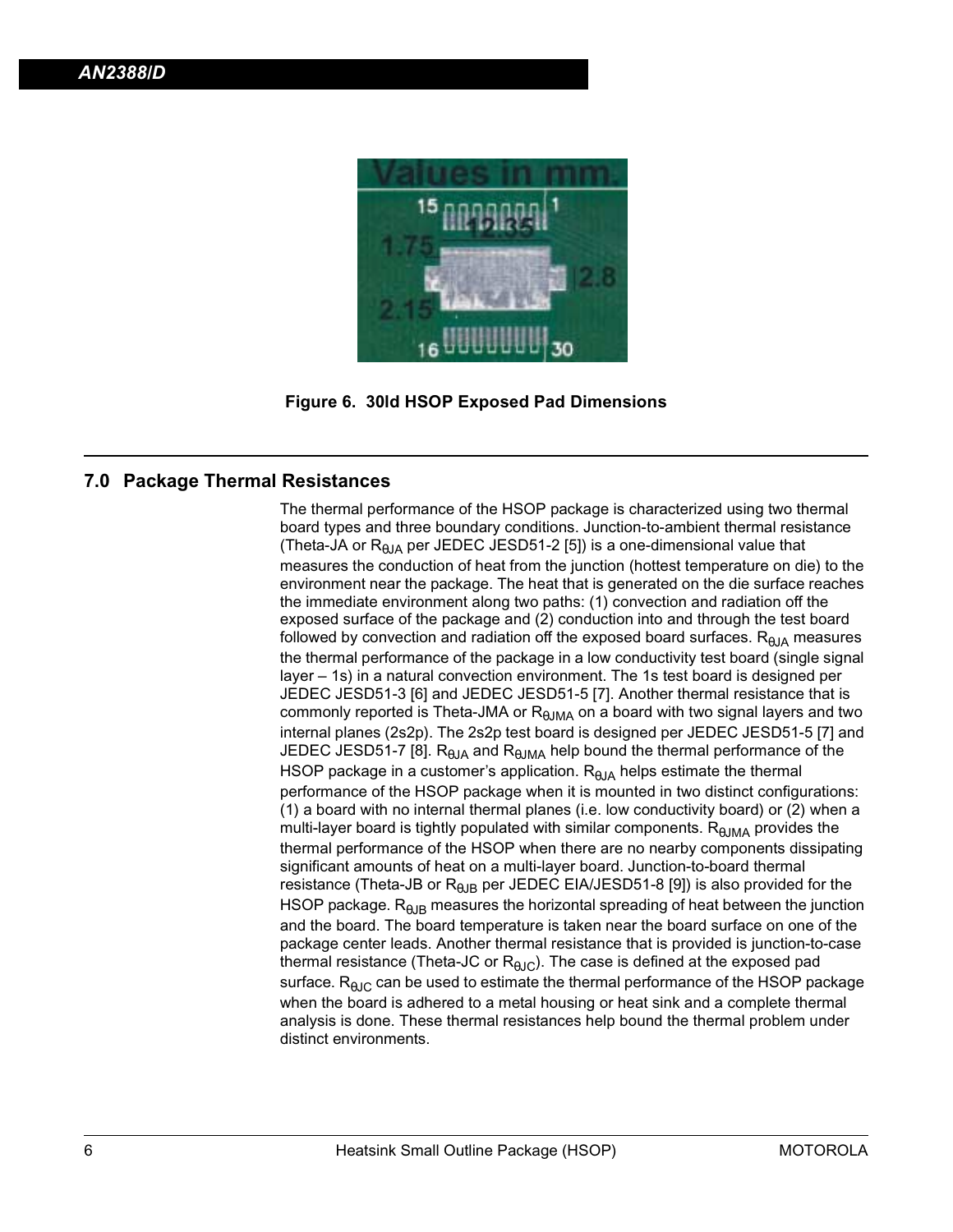*AN2388/D*

[Table 2.](#page-6-1) has some thermal information for certain HSOP packages. All of the data was generated using Silicon (Si) die with the die size of 5.54 x 4.19mm.

<span id="page-6-1"></span>

| <b>Rating</b>                                    |                              |                           |     | <b>30ld</b> | <b>44ld</b>    | <b>Unit</b>   | <b>Notes</b>   |
|--------------------------------------------------|------------------------------|---------------------------|-----|-------------|----------------|---------------|----------------|
| <b>Junction to Ambient Natural</b><br>Convection | Single layer<br>board (1s)   | $R\theta$ JA              | 52  | 49          | 44             | °C/W          | 1,2            |
| <b>Junction to Ambient Natural</b><br>Convection | Four layer<br>board (2s2p)   | <b>R</b> <sub>0</sub> JMA | 19  | 19          | 19             | °C/W          | 1,3            |
| Junction to Ambient (@200<br>ft/min)             | Single layer<br>board (1s)   | <b>ROJMA</b>              | 40  | 38          | 33             | $\degree$ C/W | 1,3            |
| Junction to Ambient (@200<br>ft/min)             | Four layer<br>board (2s2p)   | <b>ROJMA</b>              | 15  | 14          | 14             | $\degree$ C/W | 1,3            |
| <b>Junction to Board</b>                         |                              | $R\theta$ JB              | 3   | 3           | $\overline{3}$ | °C/W          | $\overline{4}$ |
| Junction to Case                                 | <b>Bottom of</b><br>Package  | $Rθ$ JC                   | 0.2 | 0.2         | 0.2            | °C/W          | 5              |
| Junction to Package Top                          | <b>Natural</b><br>Convection | <b>TLY</b>                | 5   | 5           | 5              | °C/W          | $6\phantom{1}$ |

#### **Table 2. Thermal Resistance Data**

Notes:

1. Junction temperature is a function of die size, on-chip power dissipation, package thermal resistance, mounting site (board) temperature, ambient temperature, power dissipation of other components on the board, and board thermal resistance.

2. Per SEMI G38-87 and JEDEC JESD51-2 with the single layer board horizontal. Single layer board is designed per JEDEC JESD51-3 and JEDEC JESD51-5.

3. Per JEDEC JESD51-6 with the board horizontal. 2s2p board is designed per JEDEC EIA/JESD51-5 and JEDEC JESD51-7.

4. Thermal resistance between the die and the printed circuit board per JEDEC JESD51-8. Board temperature is measured on the top surface of the board near the package. 2s2p board is designed per JEDEC JESD51-5 and JEDEC JESD51-7.

5. Thermal resistance between the die and the exposed pad.

6. Thermal characterization parameter indicating the temperature difference between package top and the junction temperature per JEDEC JESD51-2. When Greek letters are not available, the thermal characterization parameter is written as Psi-JT.

#### <span id="page-6-0"></span>**8.0 Electrical Performance**

For a leaded package, the series inductance and capacitance contributed by the HSOP leads are higher than those of the leadless package such as the QFN, but in general lower than those of the BGA packages (due to the parasitic effects contributed by the substrate traces). It is important to note, however, that the RLC (RLC stands for resistance, inductance and capacitance) performance comprises contributions of both the terminal and bonding wire. In cases of small die to flag size ratio, longer bonding wires may be required for the same device in the BGA package. In these cases, the RLC performance may be poorer.

A field solver was used to simulate the RLC performance of the 20ld, 30ld, and 44ld HSOP packages. The results were graphed and provided in [Figure 7.](#page-7-0), [Figure 8.,](#page-7-1) and [Figure 9.](#page-8-2)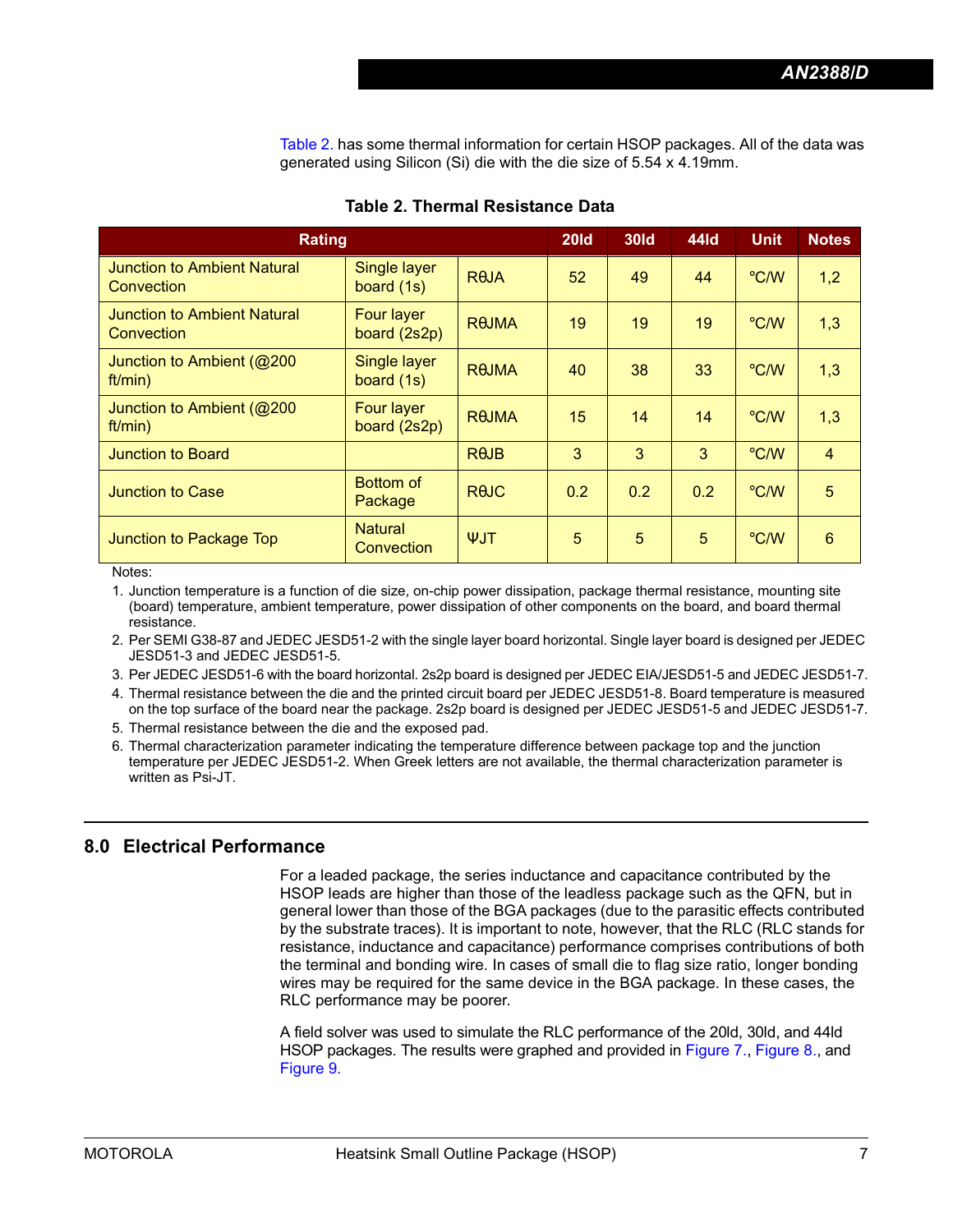





<span id="page-7-0"></span>

<span id="page-7-1"></span>**Figure 8. 30ld HSOP RLC Graphs**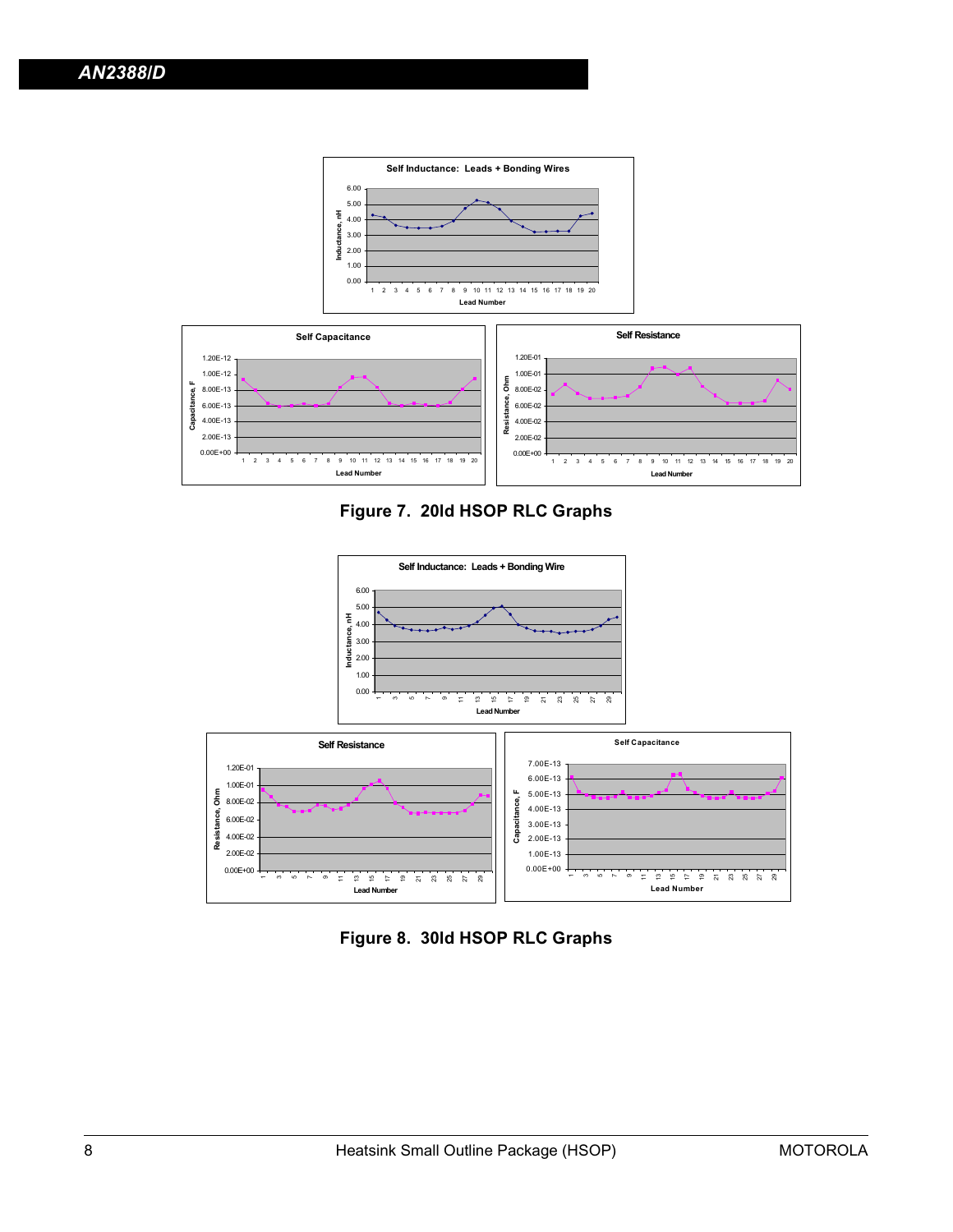

**Figure 9. 44ld HSOP RLC Graphs**

#### <span id="page-8-2"></span><span id="page-8-0"></span>**9.0 Reference**

- <span id="page-8-1"></span>(1.) "Plastic Small Outline Heatslug Package", MO-166, JEDEC Solid State Product Outline.
- (2.) Montes De Oca, Tony, "30ld HSOP Thermal Simulation Report", Motorola Internal
- (3.) Montes De Oca, Tony, "44ld HSOP Thermal Simulation Report", Motorola Internal Report, Sept 17, 2002.
- (4.) Zhou, Yaping, "20ld, 30ld, and 44ld HSOP Electrical Parasitic Extraction Report", Motorola Internal Report, Sept 24, 2002.
- (5.) EIA/JESD51-2, "Integrated Circuits Thermal Test Method Environment Conditions – Natural Convection (Still Air)", December 1995.
- (6.) EIA/JESD51-3, "Low Effective Thermal Conductivity Test Board for Leaded Surface Mount Packages," August 1996.
- (7.) EIA/JESD51-5, "Extension of Thermal Test Board Standards for Packages with Direct Thermal Attachment Mechanisms," February 1999.
- (8.) EIA/JESD51-7, "High Effective Thermal Conductivity Test Board for Leaded Surface Mount Packages," February 1999.
- (9.) EIA/JESD51-8, "Integrated Circuit Thermal Test Method Environmental Conditions – Junction-to-Board", October 1999.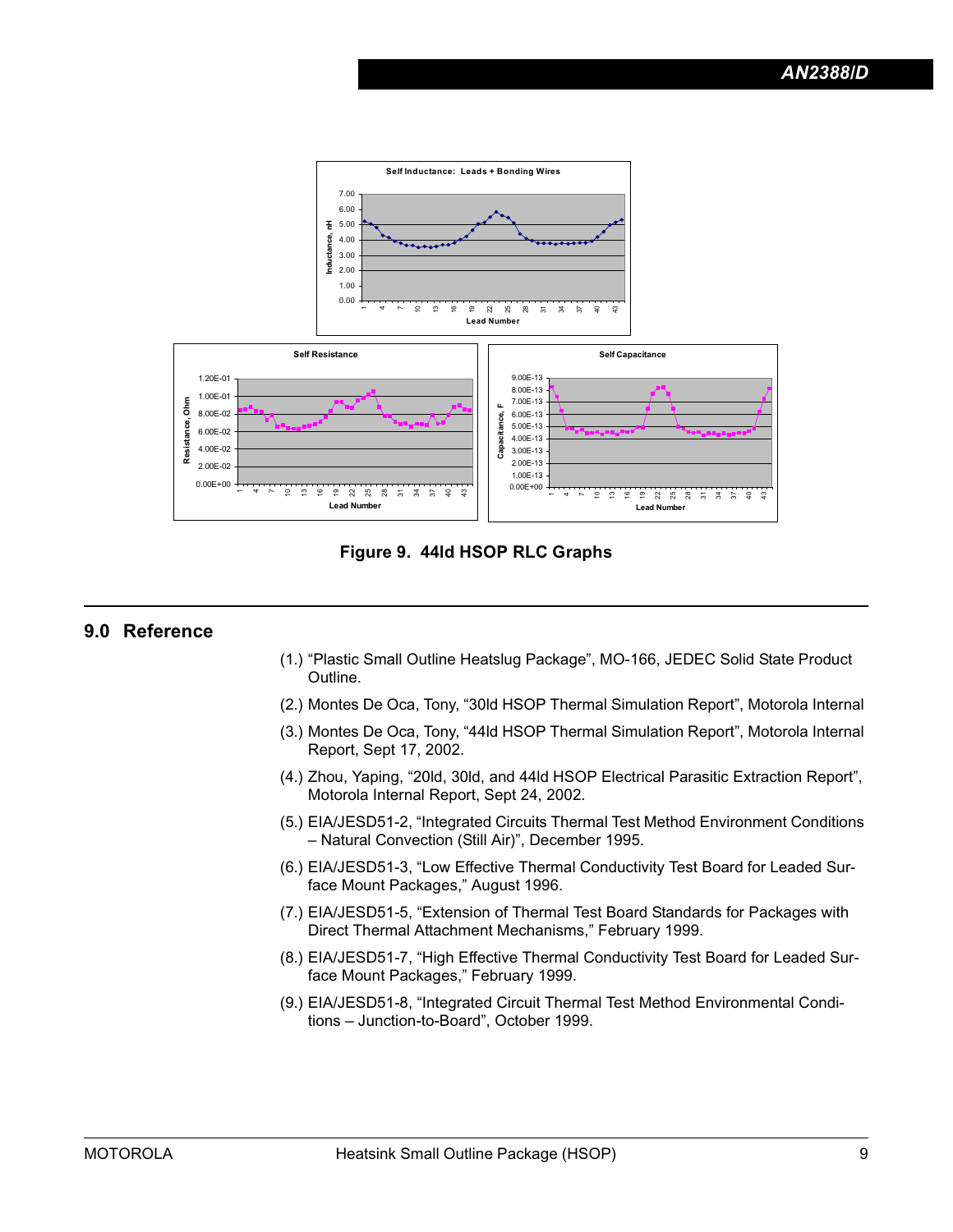**Intentionally Left Blank**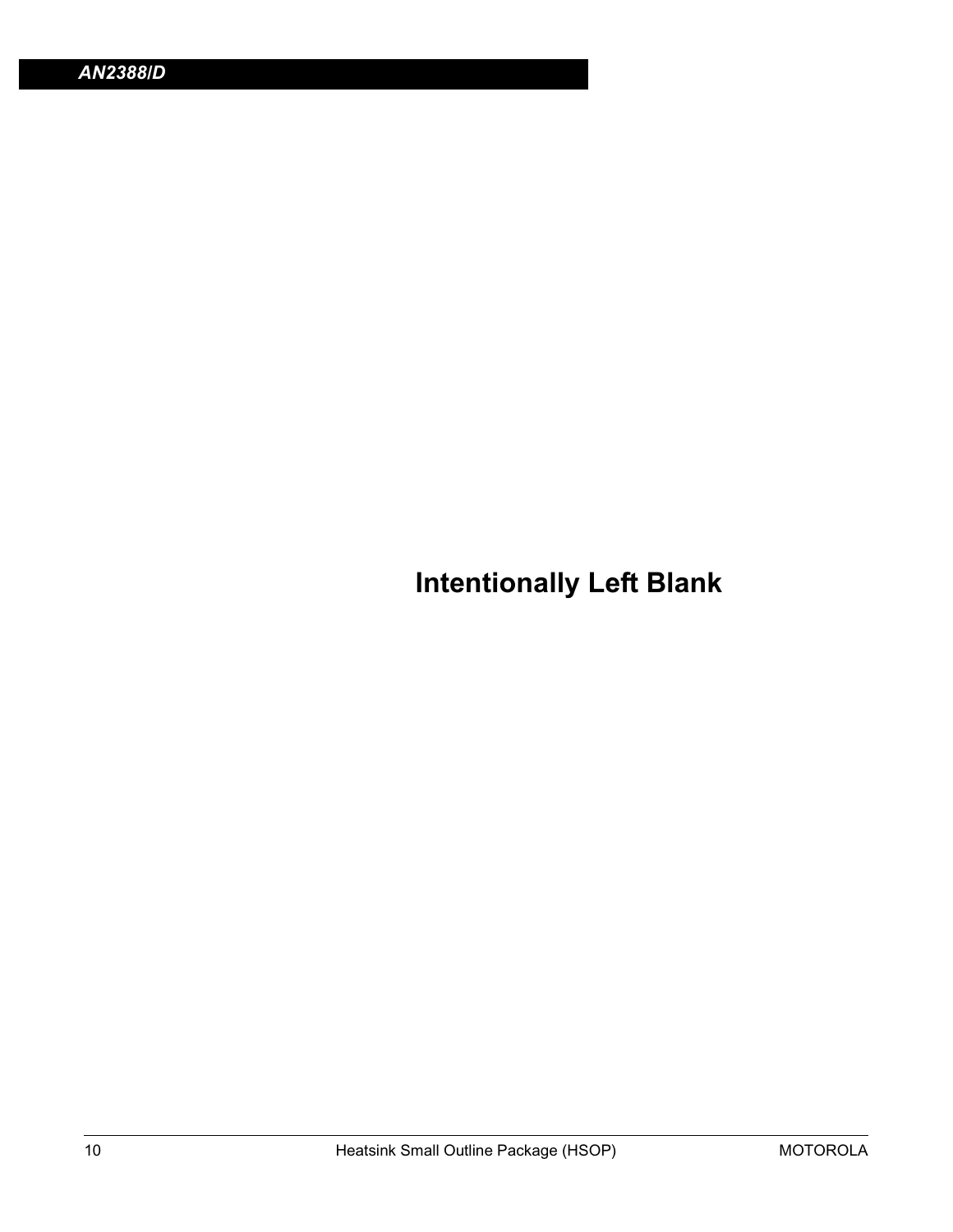# **Intentionally Left Blank**